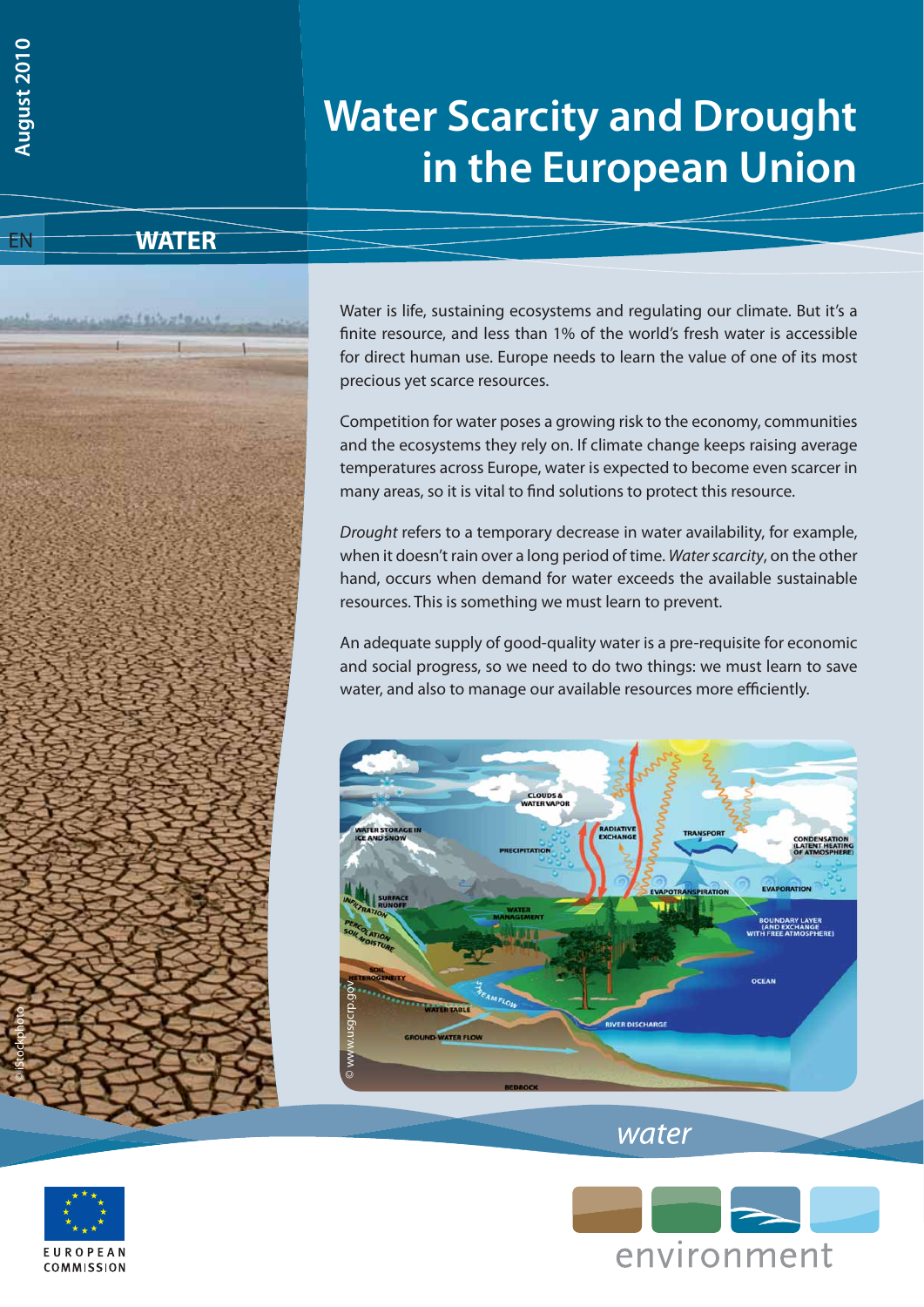#### **Fact 1: Europe is using up its essential water resources**

Europe is not an arid continent, but water supplies are now a concern for almost half of the EU population.

The graph below shows the situation in different European countries. The water exploitation index (WEI) indicates the amount of water abstracted each year as a proportion of total long-term freshwater resources. It is an indicator of the pressure or stress on freshwater resources. A WEI above 20% implies that a water resource is under stress, and values above 40% indicate severe water stress and clearly unsustainable use of the water resource.

Cyprus, Bulgaria, Belgium, Spain, Italy and Malta are currently using up 20% or more of their long-term supplies every year. Cyprus, which has been suffering severe drought, consumed much more than 40% of its renewable supplies.

#### **Total abstraction per year/ Long-term renewable resource**



Europe's geography and climate mean that water distribution is uneven in the EU, a situation made worse by human activity. In southern Europe, for instance, tourist development has increased demand for water, resulting in desertification and salt-water intrusion to aquifers located in some coastal freshwater zones. Water scarcity is most acute in the south, but by no means limited to these areas: most Member States have suffered episodes of drought since 1976, and many now report frequent water scarcity problems and over-exploited aquifers.

#### **Main drought events in Europe**



Source: ETCLUSI (Adapted from Tallaksen, 2007)

## **Fact 2: The problem is growing**

- **EX** Water scarcity is an increasingly frequent and worrying phenomenon that affects at least 11% of the European population and 17% of EU territory.
- Since 1980, the number of droughts in Europe has increased, and they have become more severe, costing an estimated €100 billion over the past 30 years. One of the worst droughts occurred in 2003, when one-third of EU territory and over 100 million people were affected. Between 1976 and 2006, the number of people and areas hit by drought rose by almost 20%, and the yearly average cost has quadrupled.
- Demand for water continues to rise across Europe, putting a strain on our resources.
- It is estimated that some 20-40% of Europe's available water is being wasted (leakages in the supply system, no water saving technologies installed, too much unnecessary irrigation, dripping taps etc.).
- In a 'business as usual' scenario, water consumption by the public, industry and agriculture would increase by 16% by 2030.
- **D** Climate change will add to the problems of water scarcity and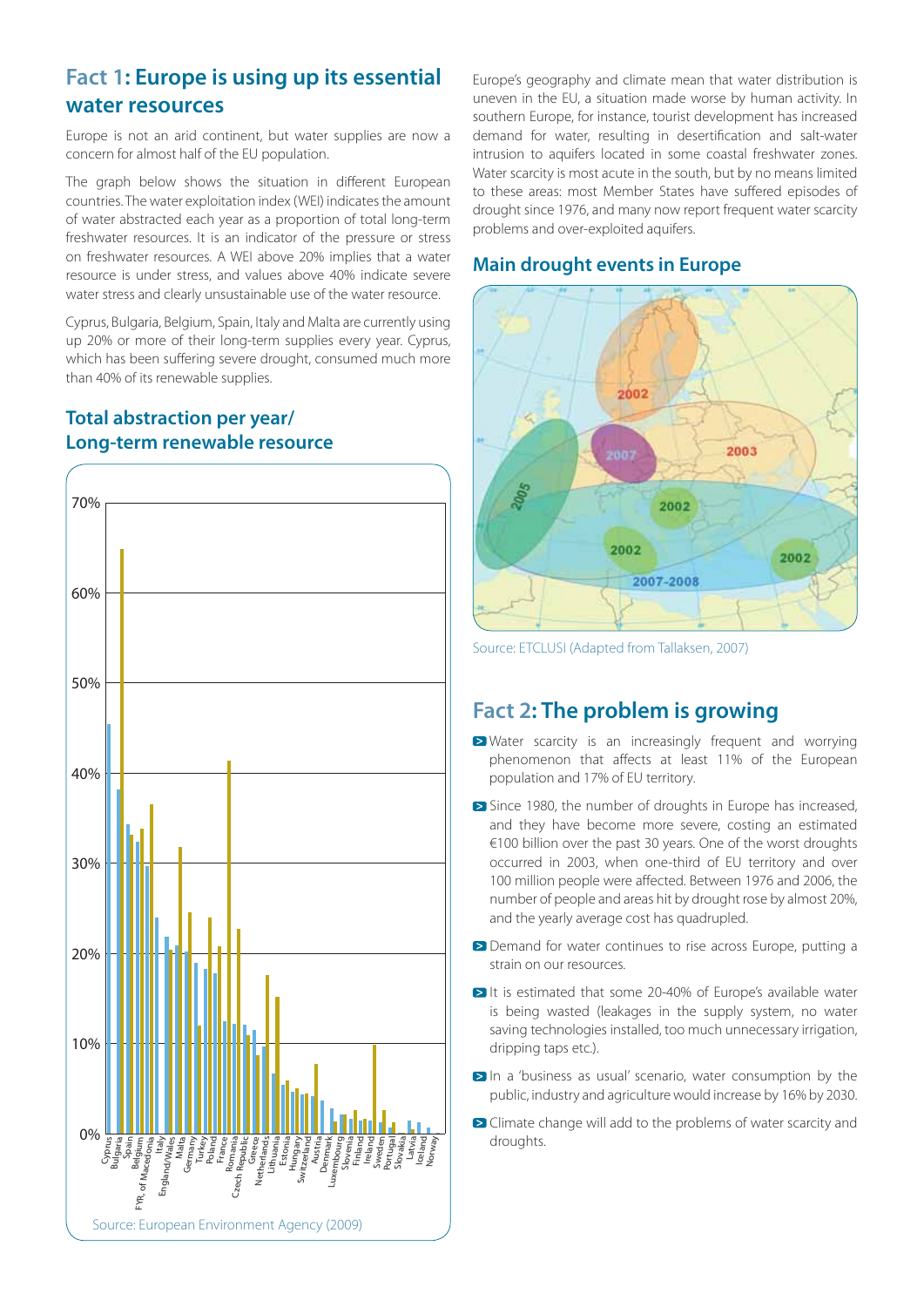## **Fact 3: The European Union is taking action**

A variety of approaches are being used at EU level to preserve Europe's waters. Legislation, market instruments, monitoring, research and awarenessraising can all make a contribution.

In 2000, the EU introduced the **Water Framework Directive**, the most ambitious and comprehensive piece of EU legislation ever approved in water policy. Taking a genuinely European approach, it establishes a management system based on natural river basin districts rather than regional and national boundaries. The aim is to bring together all water managers – from governments to local communities – the public and all affected sectors to safeguard ground and surface waters, and achieve good ecological status by 2015.

In 2007, the EU put forward a **Communication addressing the challenge**  of water scarcity and droughts. The Communication identified seven policy initiatives that had to be addressed if Europe was to move towards a water-efficient and water-saving economy. Each year a report is presented on the annual progress towards the implementation of the set orientations.

EU policy related to water scarcity and droughts is based on the principle of a **'water hierarchy'**. This means that additional water supply infrastructures such as water transfers or desalination plants should be considered only when all demand-side measures, like water-saving, water efficiency improvements and water-pricing, have been exhausted.

A 2009 EU policy paper on adapting to climate change highlights the need for further measures to enhance water efficiency and to increase resilience to climate change. This approach reinforces the consistency of measures taken at both EU and national level, and sets the scene for further European action.

Member States need to focus on prevention in dealing with the threat of drought and water scarcity. The EU needs consolidated **data and drought indicators**. A prototype **European Drought Observatory** for forecasting and monitoring will publish real-time information online. The Commission is also launching a number of related projects as well as research initiatives under the Seventh Framework Programme for Research and Development.

The policy on water scarcity and droughts will be reviewed by 2012. This review, together with the assessment of the Member States' plans for managing Europe's river basins, as required by the Water Framework Directive, and the review of the vulnerability of environmental resources such as water, biodiversity and soil to climate impacts and man-made pressures will contribute to the **Blueprint for Europe's Waters** planned for 2012. The Blueprint will foster a move towards prevention and preparedness with a view to ensuring a sustainable balance between water demand and the supply of clean water, taking into account the needs of both human activities and of natural ecosystems.

#### **Fact 4: Member States are acting**

You may have noticed the water tariff system changing in your country. This is one of many measures being introduced to fight water scarcity. Measures to encourage more sustainable use include:

- Market-based instruments to ensure that the 'user pays' principle becomes the rule. As tariffs may increase people's water bills, in most countries they are being applied gradually. Alternative measures to encourage the efficient use of water include block tariffs, penalties for excessive consumption and discounts for water saving.
- **■** Targeted use of funding to encourage water saving, such as for improved land-use planning to prevent new developments overexploiting water resources, and promotion of sustainable agriculture (crops using less water, more efficient irrigation etc).

## **Did you know…?**

It takes around 16 000 litres of water to produce 1kg of beef, 140 litres of water for 1 cup of coffee, and 900 litres of water for 1kg of maize.

Every year, some 247 000 million  $m<sup>3</sup>$  are extracted from ground and surface water sources (streams, lakes and rivers) in the EU.

Not all of this water is consumed. For example, the water abstracted for cooling purposes in electricity generation is nearly all returned to a river, a bit warmer than it was originally. Contrastingly, most of that abstracted for agriculture is consumed. This means that it is not returned to the river because it is used for irrigation so it is either evaporating or is being bound up in the crops.

The largest proportion of the abstracted water (44%) goes to the energy production sector for cooling processes.

Agriculture and food production also require their share, using 24% of abstracted supplies, but this can go up to 80% in some southern regions. Irrigation consumes a lot of water, but many high-value farming activities are relying on a small proportion of irrigated land: in Spain, for example, more than 60% of the total value of the country's agricultural output comes from the 14% of agricultural land that is irrigated.

17% of the abstracted water is used for public water supply (including households, the public sector and small businesses) and 15% for industry. Half of the water taken for manufacturing is used in the chemicals sector and petrol refineries, with basic metals, paper and food processing industries taking up most of the rest.